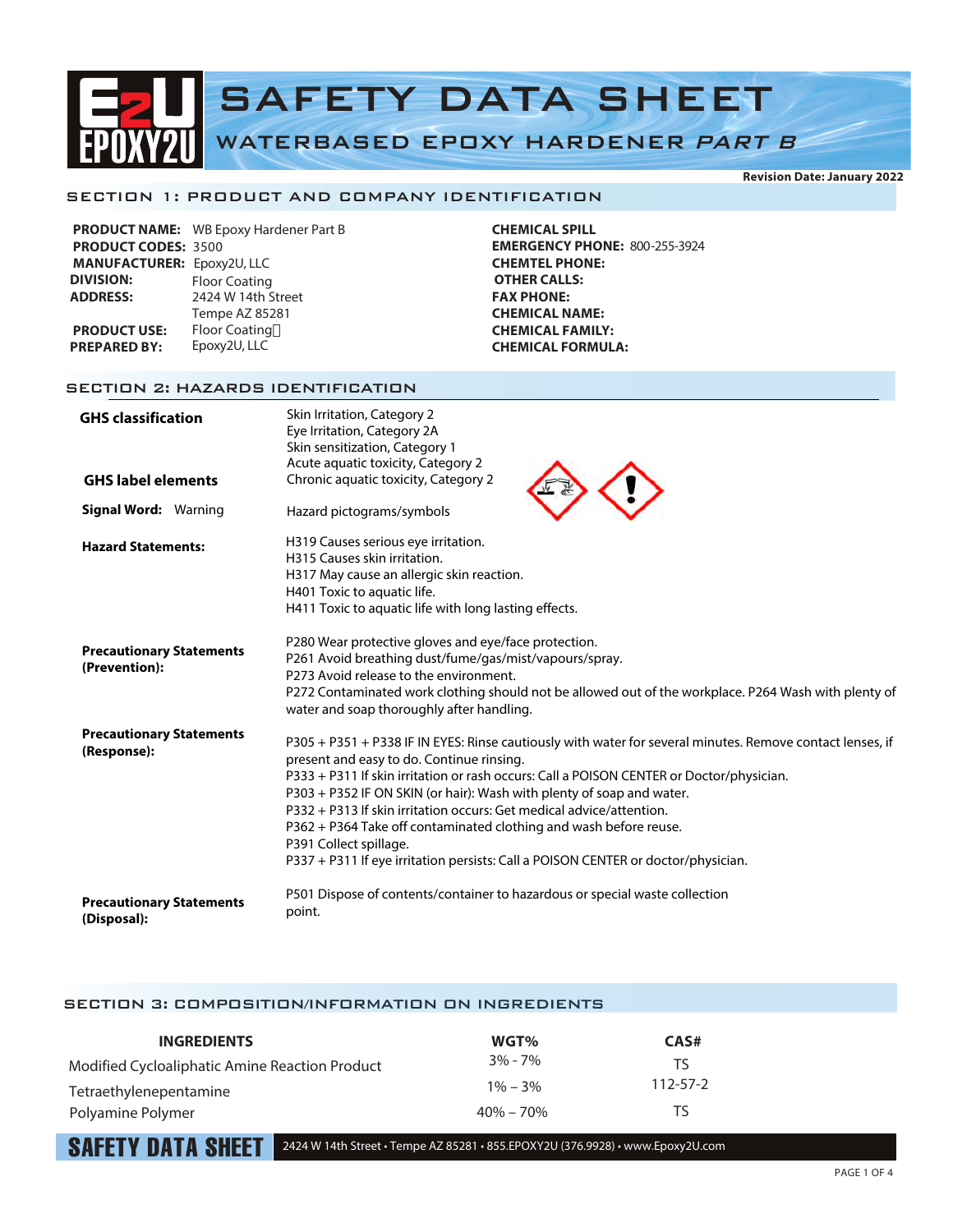

# SECTION 4: FIRST AID MEASURES

Irrigation of the eye immediately with water for fifteen minutes is a good safety practice. Contact will probably cause no more than irritation. Wash off n flowing water or shower. Wash clothing before reuse. Low in toxicity. No adverse effects anticipated by this route of exposure incidental to proper industrial handling. **INHALATION:** Remove to fresh air if effect occurs. Consult medical personnel. **INGESTION: SKIN: EYES: NOTES TO PHYSICIANS**: No specific antidote. Supportive care. Treatment based on judgment of the physician in response to reactions

#### of the patient.

# $G97HCB$ ):  $f = 9!$ ;  $\neq$  < HB; A 95GI F 9G

**Extinguishing media :** Suitable extinguishing media: foam, water spray, dry powder, carbon dioxide **Special hazards arising from the substance or mixture** Carbon oxides, Hydrogen chloride gas, Hydrogen fluoride **Advice for firefighters** Wear self-contained breathing apparatus for firefighting if necessary. **Further information** Use water spray to cool unopened containers.

# SECTION 6: ACCIDENTAL RELEASE MEASURES

**METHODS FOR** Soak up in absorbent material and collect in suitable containers. Residual may be removed using steam or hot **CLEANING UP :** soapy water.

# SECTION 7: HANDLING AND STORAGE

**HANDLING AND STORAGE:**  Avoid contact with skin and eyes. Avoid inhalation of vapour or mist. Keep away from sources of ignition - No smoking.conditions: Keep only in the original container in a cool, dry, well-ventilated place away from ignition sources, heat or flame. Protect from direct sunlight.

# SECTION 8: EXPOSURE CONTROLS/PERSONAL PROTECTION

- **VENTILATION:** Good room ventilation usually adequate for most operations
- **RESPIRATORY** None normally needed. **PROTECTION:**
- **EYE PROTECTION:** Use chemical goggles.
- **SKIN PROTECTION:** For brief contact, no precautions other than clean body-covering clothing should be needed. Use impervious gloves when prolonged or frequently repeated contact could occur.

# SECTION 9: PHYSICAL AND CHEMICAL PROPERTIES

| <b>APPEARANCE:</b>     | Straw colored liquid. | <b>VAPOR PRESSURE (mmHq):</b> | F: NA (C: N/A) |
|------------------------|-----------------------|-------------------------------|----------------|
| <b>ODOR:</b>           | Weak                  | VAPOR DENSITY (AIR = 1):      | N/A            |
| <b>PHYSICAL STATE:</b> | Liauid                | SPECIFIC GRAVITY (H2O = 1):   | $1.12 - 1.14$  |
| <b>BOILING POINT:</b>  | $>$ 252 °C            | <b>Flammability</b>           | not flammable  |

# SECTION 10: STABILITY AND REACTIVITY

**CONDITIONS TO AVOID (STABILITY):** See SDS section 7 - Handling and storage.

**INCOMPATIBILITY (MATERIAL TO AVOID):** strong acids, strong bases, strong oxidizing agents, strong reducing agents

**HAZARDOUS DECOMPOSITION OR BY-PRODUCTS:** Decomposition products:carbon oxides, nitrogen oxides Thermal decomposition: No decomposition if stored and handled as prescribed/indicated.

**CHEMICAL STABILITY:** The product is stable if stored and handled as prescribed/indicated.

SAFETY DATA SHEET 2424 W 14th Street • Tempe AZ 85281 • 855.EPOXY2U (376.9928) • www.Epoxy2U.com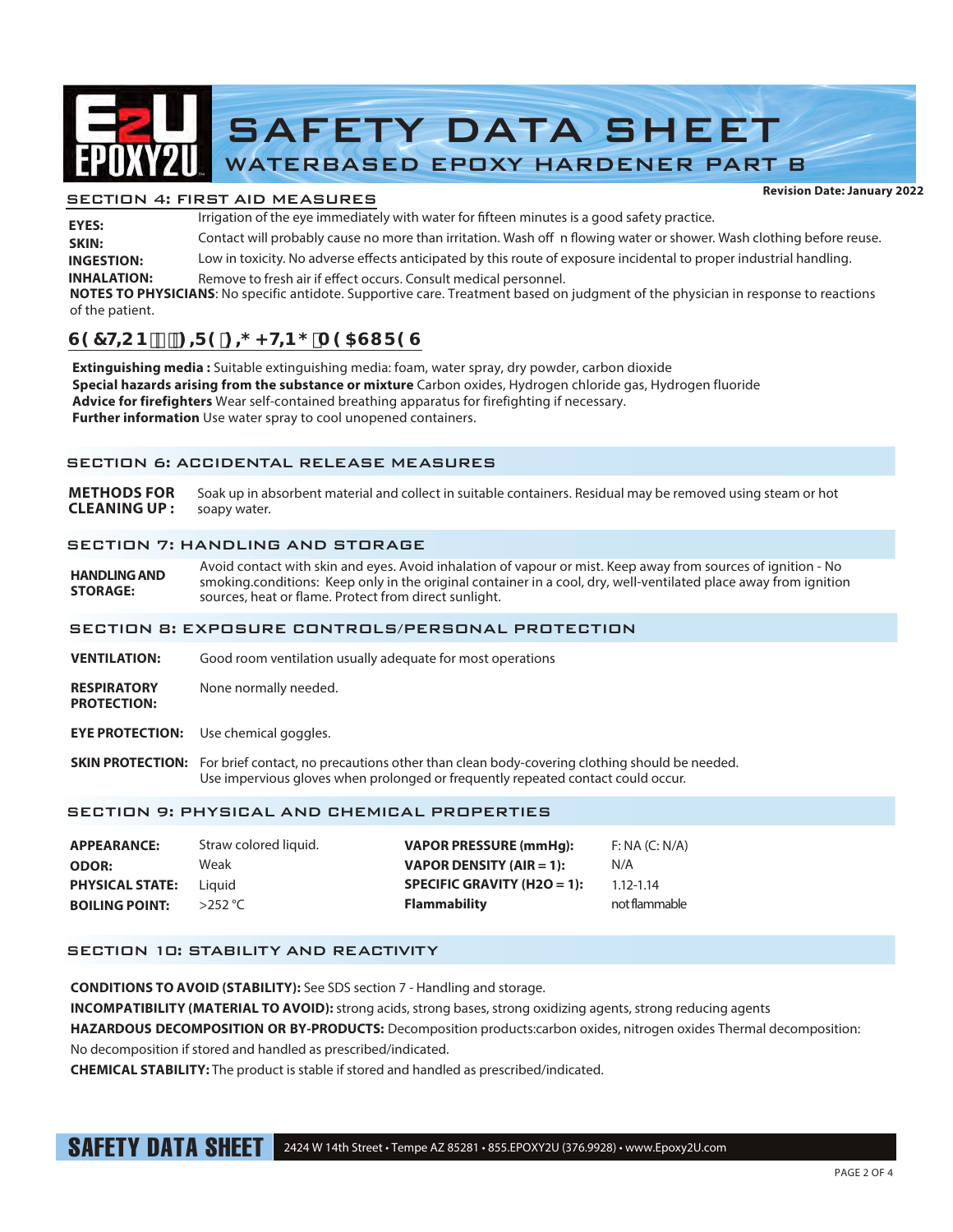

**Revision Date: January 2022**

# SECTION 11: TOXICOLOGICAL INFORMATION

# **11.0 TOXICOLOGICAL INFORMATION**

Acute toxicity Assessment of acute toxicity: Virtually nontoxic after a single ingestion. Based on available Data, the classification criteria are not met. Inhalation No applicable information available. Dermal No applicable information available. Assessment other acute effects No applicable information available. Irritation / corrosion Assessment of irritating effects: Eye contact causes irritation. Skin contact causes irritation. No applicable information available. Sensitization Assessment of sensitization: Sensitization after skin contact possible. **Chronic Toxicity/Effects** Repeated dose toxicity Assessment of repeated dose toxicity: No reliable data was available concerning repeated dose toxicity. Based on available Data, the classification criteria are not met. Genetic toxicity Assessment of mutagenicity: The chemical structure does not suggest a specific alert for such an effect. Based on available Data, the classification criteria are not met. Carcinogenicity Assessment of carcinogenicity: Based on the ingredients there is no suspicion of a carcinogenic effect in humans. Based on available Data, the classification criteria are not met. Reproductive toxicity Assessment of reproduction toxicity: The chemical structure does not suggest a specific alert for such an effect. Based on available Data, the classification criteria are not met. Teratogenicity Assessment of teratogenicity: The chemical structure does not suggest a specific alert for such an effect. Based on available Data, the classification criteria are not met. Other Information The product has not been tested. The statement has been derived from the properties of the individual components. **Symptoms of Exposure**

The most important known symptoms and effects are described in the labelling (see section 2) and/or in section 11.

# SECTION 12: ECOLOGICAL INFORMATION

12.1 Ecotoxicity: No information available.

12.2 Persistence and degradability: Not readily biodegradable (by OECD criteria).

- 12.3 Bioaccumulative potential: Because of the product's consistency and low water solubility, bioavailability is improbable.
- 12.4 Mobility in soil: The substance will not evaporate into the atmosphere from the water surface.
- 12.5 Other adverse effects: Do not discharge product into the environment without control. The product has not been tested.N/A

# SECTION 13: DISPOSAL CONSIDERATIONS

## **13.1 Disposal methods:**

Preferred method of disposal includes incineration under controlled conditions in accordance with all local and national laws and regulations. The generation of waste should be avoided or minimized wherever possible. Untreated material is not suitable for disposal. Waste, even small quantities, should never be poured down drains, sewers or watercourses. Waste must be disposed of in accordance with federal, state and local environmental control regulations. This material, when properly mixed and cured with its resin component at the proper mix ratio, may be safely land filled. Contaminated packaging: mpty containers can only be disposed of when the remaining product adhering to the container walls has been removed. Hazard warning labels should be removed from the container only after it has been properly emptied.

SAFETY DATA SHEET 2424 W 14th Street • Tempe AZ 85281 • 855.EPOXY2U (376.9928) • www.Epoxy2U.com